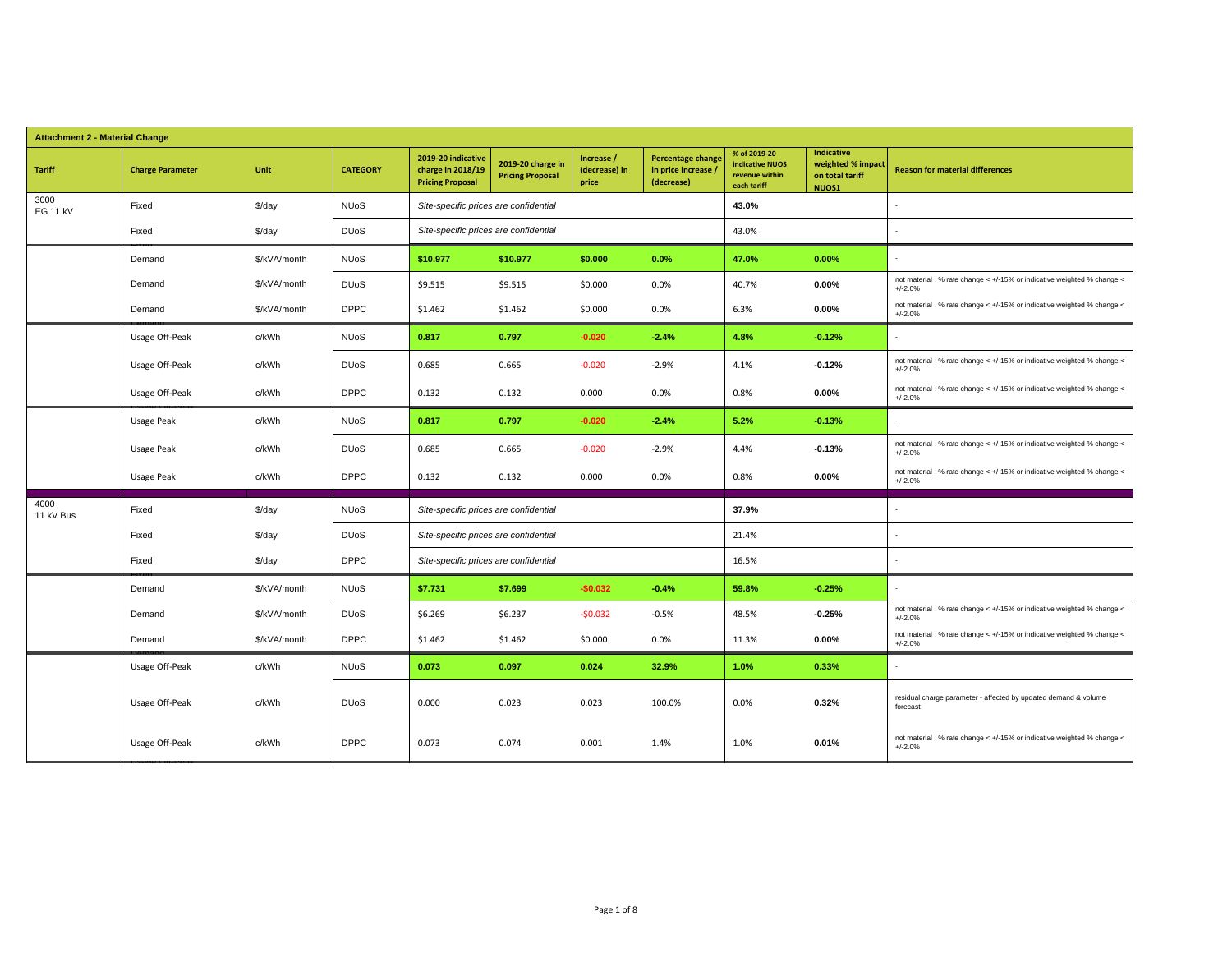|                       | Usage Peak        | c/kWh            | <b>NUoS</b>            | 0.073                                 | 0.097    | 0.024    | 32.9%   | 1.3%  | 0.41%    |                                                                                      |
|-----------------------|-------------------|------------------|------------------------|---------------------------------------|----------|----------|---------|-------|----------|--------------------------------------------------------------------------------------|
|                       | Usage Peak        | c/kWh            | <b>DU<sub>o</sub>S</b> | 0.000                                 | 0.023    | 0.023    | 100.0%  | 0.0%  | 0.40%    | residual charge parameter - affected by updated demand & volume<br>forecast          |
|                       | Usage Peak        | c/kWh            | <b>DPPC</b>            | 0.073                                 | 0.074    | 0.001    | 1.4%    | 1.3%  | 0.02%    | not material : % rate change < +/-15% or indicative weighted % change <<br>$+/-2.0%$ |
| 4500<br>11 kV Line    | Fixed             | \$/day           | <b>NUoS</b>            | Site-specific prices are confidential |          |          |         | 21.3% |          |                                                                                      |
|                       | Fixed             | \$/day           | <b>DU<sub>o</sub>S</b> | Site-specific prices are confidential |          |          |         | 6.7%  |          |                                                                                      |
|                       | Fixed             | \$/day           | <b>DPPC</b>            | Site-specific prices are confidential |          |          |         | 14.6% |          |                                                                                      |
|                       | Demand            | \$/kVA/month     | <b>NUoS</b>            | \$10.977                              | \$10.977 | \$0.000  | 0.0%    | 60.9% | 0.00%    |                                                                                      |
|                       | Demand            | \$/kVA/month     | <b>DU<sub>o</sub>S</b> | \$9.515                               | \$9.515  | \$0.000  | 0.0%    | 52.8% | $0.00\%$ | not material : % rate change < +/-15% or indicative weighted % change <<br>$+/-2.0%$ |
|                       | Demand            | \$/kVA/month     | <b>DPPC</b>            | \$1.462                               | \$1.462  | \$0.000  | 0.0%    | 8.1%  | $0.00\%$ | not material : % rate change < +/-15% or indicative weighted % change <<br>$+/-2.0%$ |
|                       | Usage Off-Peak    | c/kWh            | <b>NUoS</b>            | 0.817                                 | 0.797    | $-0.020$ | $-2.4%$ | 7.8%  | $-0.19%$ |                                                                                      |
|                       | Usage Off-Peak    | c/kWh            | <b>DU<sub>o</sub>S</b> | 0.685                                 | 0.665    | $-0.020$ | $-2.9%$ | 6.5%  | $-0.19%$ | not material : % rate change < +/-15% or indicative weighted % change <<br>$+/-2.0%$ |
|                       | Usage Off-Peak    | c/kWh            | <b>DPPC</b>            | 0.132                                 | 0.132    | 0.000    | 0.0%    | 1.3%  | $0.00\%$ | not material : % rate change < +/-15% or indicative weighted % change <<br>$+/-2.0%$ |
|                       | Usage Peak        | c/kWh            | <b>NUoS</b>            | 0.817                                 | 0.797    | $-0.020$ | $-2.4%$ | 10.0% | $-0.25%$ | $\sim$                                                                               |
|                       | <b>Usage Peak</b> | c/kWh            | <b>DU<sub>o</sub>S</b> | 0.685                                 | 0.665    | $-0.020$ | $-2.9%$ | 8.4%  | $-0.25%$ | not material : % rate change < +/-15% or indicative weighted % change <<br>$+/-2.0%$ |
|                       | Usage Peak        | c/kWh            | <b>DPPC</b>            | 0.132                                 | 0.132    | 0.000    | 0.0%    | 1.6%  | $0.00\%$ | not material : % rate change < +/-15% or indicative weighted % change <<br>$+/-2.0%$ |
| 7400<br>HV ToU Demand | Fixed-CAV         | \$/day/\$M-CAV   | <b>NUoS</b>            | \$31.341                              | \$31.341 | \$0.000  | 0.0%    | 2.3%  | 0.00%    | $\sim$                                                                               |
|                       | Fixed-CAV         | \$/day/\$M-CAV   | <b>DU<sub>o</sub>S</b> | \$31.341                              | \$31.341 | \$0.000  | 0.0%    | 2.3%  | $0.00\%$ | not material : % rate change < +/-15% or indicative weighted % change <<br>$+/-2.0%$ |
|                       | Fixed-NCCAV       | \$/day/\$M-NCCAV | <b>NUoS</b>            | \$70.495                              | \$70.495 | \$0.000  | 0.0%    | 2.4%  | 0.00%    |                                                                                      |
|                       | Fixed-NCCAV       | \$/day/\$M-NCCAV | <b>DU<sub>o</sub>S</b> | \$70.495                              | \$70.495 | \$0.000  | 0.0%    | 2.4%  | $0.00\%$ | not material : % rate change < +/-15% or indicative weighted % change <<br>$+/-2.0%$ |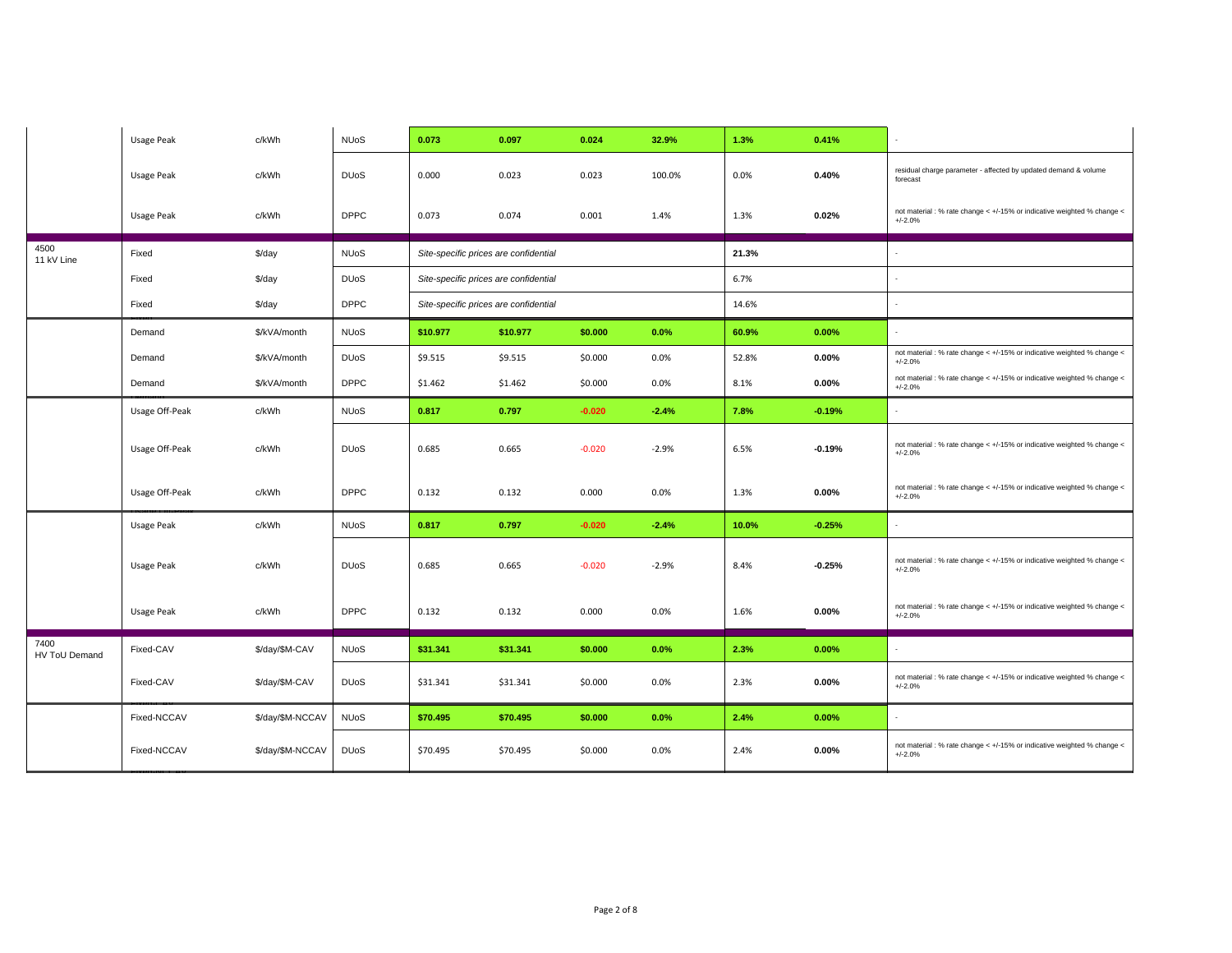|                      | Peak Demand          | \$/kVA/month | <b>NUoS</b>            | \$11.287 | \$11.239 | $-$0.048$ | $-0.4%$ | 68.5% | $-0.29%$ |                                                                                      |
|----------------------|----------------------|--------------|------------------------|----------|----------|-----------|---------|-------|----------|--------------------------------------------------------------------------------------|
|                      | Peak Demand          | \$/kVA/month | <b>DU<sub>o</sub>S</b> | \$8.429  | \$8.385  | $-50.044$ | $-0.5%$ | 51.2% | $-0.27%$ | not material : % rate change < +/-15% or indicative weighted % change <<br>$+/-2.0%$ |
|                      | Peak Demand          | \$/kVA/month | <b>DPPC</b>            | \$2.858  | \$2.854  | $-50.004$ | $-0.1%$ | 17.3% | $-0.02%$ | not material : % rate change < +/-15% or indicative weighted % change <<br>$+/-2.0%$ |
|                      | <b>Excess Demand</b> | \$/kVA/month | <b>NUoS</b>            | \$2.258  | \$2.248  | $-$0.010$ | $-0.4%$ | 0.2%  | 0.00%    | $\sim$                                                                               |
|                      | <b>Excess Demand</b> | \$/kVA/month | <b>DU<sub>o</sub>S</b> | \$1.686  | \$1.677  | $-$0.009$ | $-0.5%$ | 0.2%  | 0.00%    | not material : % rate change < +/-15% or indicative weighted % change <<br>$+/-2.0%$ |
|                      | <b>Excess Demand</b> | \$/kVA/month | <b>DPPC</b>            | \$0.572  | \$0.571  | $-50.001$ | $-0.2%$ | 0.1%  | 0.00%    | not material : % rate change < +/-15% or indicative weighted % change <<br>$+/-2.0%$ |
|                      | Usage Flat           | c/kWh        | <b>NUoS</b>            | 1.435    | 1.396    | $-0.039$  | $-2.7%$ | 26.6% | $-0.72%$ | $\sim$                                                                               |
|                      | Usage Flat           | c/kWh        | <b>DU<sub>o</sub>S</b> | 0.995    | 0.989    | $-0.006$  | $-0.6%$ | 18.4% | $-0.11%$ | not material : % rate change < +/-15% or indicative weighted % change <<br>$+/-2.0%$ |
|                      | Usage Flat           | c/kWh        | <b>DPPC</b>            | 0.440    | 0.407    | $-0.033$  | $-7.5%$ | 8.2%  | $-0.61%$ | not material : % rate change < +/-15% or indicative weighted % change <<br>$+/-2.0%$ |
| 8000<br>HV Demand    | Fixed                | \$/day       | <b>NUoS</b>            | \$47.582 | \$45.975 | $-$1.607$ | $-3.4%$ | 16.8% | $-0.57%$ |                                                                                      |
|                      | Fixed                | \$/day       | <b>DU<sub>o</sub>S</b> | \$26.313 | \$24.733 | $-51.580$ | $-6.0%$ | 9.3%  | $-0.56%$ | not material : % rate change < +/-15% or indicative weighted % change <<br>$+/-2.0%$ |
|                      | Fixed                | \$/day       | <b>DPPC</b>            | \$21.269 | \$21.242 | $-50.027$ | $-0.1%$ | 7.5%  | $-0.01%$ | not material : % rate change < +/-15% or indicative weighted % change <<br>$+/-2.0%$ |
|                      |                      |              |                        |          |          |           |         |       |          |                                                                                      |
|                      | Demand               | \$/kVA/month | <b>NUoS</b>            | \$11.842 | \$11.842 | \$0.000   | 0.0%    | 70.6% | 0.00%    | $\sim$                                                                               |
|                      | Demand               | \$/kVA/month | <b>DU<sub>o</sub>S</b> | \$9.080  | \$9.080  | \$0.000   | 0.0%    | 54.1% | 0.00%    | not material : % rate change < +/-15% or indicative weighted % change <<br>$+/-2.0%$ |
|                      | Demand               | \$/kVA/month | <b>DPPC</b>            | \$2.762  | \$2.762  | \$0.000   | 0.0%    | 16.5% | $0.00\%$ | not material : % rate change < +/-15% or indicative weighted % change <<br>$+/-2.0%$ |
|                      | Usage Flat           | c/kWh        | <b>NUoS</b>            | 0.917    | 0.897    | $-0.020$  | $-2.2%$ | 12.6% | $-0.28%$ |                                                                                      |
|                      | Usage Flat           | c/kWh        | <b>DU<sub>o</sub>S</b> | 0.685    | 0.665    | $-0.020$  | $-2.9%$ | 9.4%  | $-0.28%$ | not material : % rate change < +/-15% or indicative weighted % change <<br>$+/-2.0%$ |
|                      | Usage Flat           | c/kWh        | <b>DPPC</b>            | 0.232    | 0.232    | 0.000     | 0.0%    | 3.2%  | 0.00%    | not material : % rate change < +/-15% or indicative weighted % change <<br>$+/-2.0%$ |
| 8100<br>Demand Large | Fixed                | \$/day       | <b>NUoS</b>            | \$34.405 | \$34.363 | $-$0.042$ | $-0.1%$ | 12.3% | $-0.02%$ |                                                                                      |
|                      | Fixed                | \$/day       | <b>DU<sub>o</sub>S</b> | \$28.895 | \$28.860 | $-50.035$ | $-0.1%$ | 10.3% | $-0.01%$ | not material : % rate change < +/-15% or indicative weighted % change <<br>$+/-2.0%$ |
|                      | Fixed                | \$/day       | <b>DPPC</b>            | \$5.510  | \$5.503  | $-50.007$ | $-0.1%$ | 2.0%  | $0.00\%$ | not material : % rate change < +/-15% or indicative weighted % change <<br>$+/-2.0%$ |
|                      | Demand               | \$/kVA/month | <b>NUoS</b>            | \$15.803 | \$15.799 | $-$0.004$ | 0.0%    | 78.1% | $-0.02%$ |                                                                                      |
|                      | Demand               | \$/kVA/month | <b>DU<sub>o</sub>S</b> | \$13.034 | \$13.034 | \$0.000   | 0.0%    | 64.4% | 0.00%    | not material : % rate change < +/-15% or indicative weighted % change <<br>$+/-2.0%$ |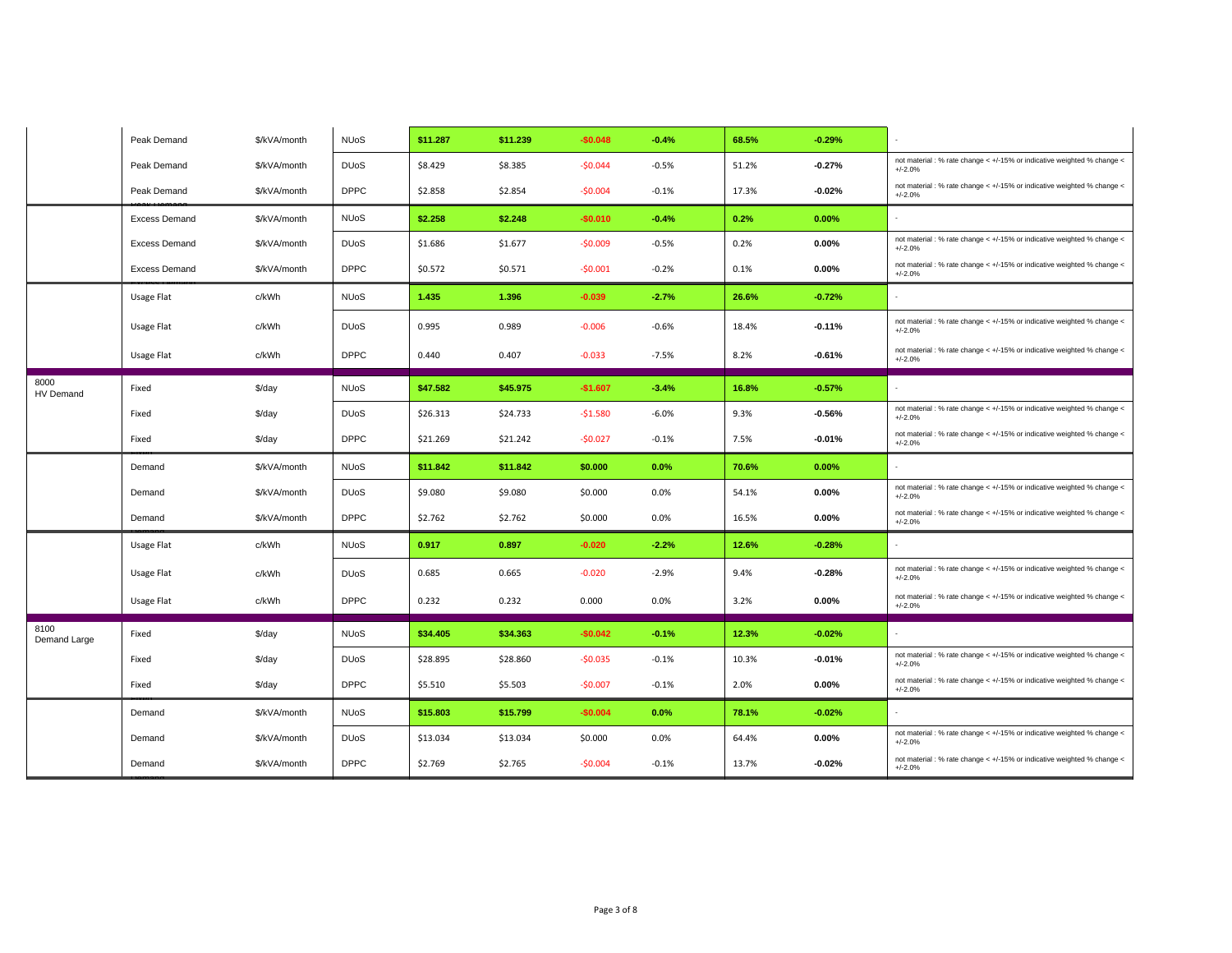|                       | Usage Flat           | c/kWh        | <b>NUoS</b>            | 0.582    | 0.728    | 0.146     | 25.1%   | 9.6%  | 2.41%    |                                                                                      |
|-----------------------|----------------------|--------------|------------------------|----------|----------|-----------|---------|-------|----------|--------------------------------------------------------------------------------------|
|                       | Usage Flat           | c/kWh        | <b>DU<sub>o</sub>S</b> | 0.407    | 0.547    | 0.140     | 34.4%   | 6.7%  | 2.31%    | residual charge parameter - affected by updated demand & volume<br>forecast          |
|                       | Usage Flat           | c/kWh        | <b>DPPC</b>            | 0.175    | 0.181    | 0.006     | 3.4%    | 2.9%  | 0.10%    | not material : % rate change < +/-15% or indicative weighted % change <<br>$+/-2.0%$ |
| 8300<br>Demand Small  | Fixed                | \$/day       | <b>NUoS</b>            | \$4.605  | \$4.599  | $-$0.006$ | $-0.1%$ | 7.6%  | $-0.01%$ | $\sim$                                                                               |
|                       | Fixed                | \$/day       | <b>DU<sub>o</sub>S</b> | \$3.265  | \$3.261  | $-$0.004$ | $-0.1%$ | 5.4%  | $-0.01%$ | not material : % rate change < +/-15% or indicative weighted % change <<br>$+/-2.0%$ |
|                       | Fixed                | \$/day       | <b>DPPC</b>            | \$1.340  | \$1.338  | $-50.002$ | $-0.1%$ | 2.2%  | 0.00%    | not material : % rate change < +/-15% or indicative weighted % change <<br>$+/-2.0%$ |
|                       | Demand               | \$/kVA/month | <b>NUoS</b>            | \$17.235 | \$17.232 | $-$0.003$ | 0.0%    | 85.3% | $-0.01%$ | $\sim$                                                                               |
|                       | Demand               | \$/kVA/month | <b>DU<sub>o</sub>S</b> | \$14.556 | \$14.556 | \$0.000   | 0.0%    | 72.0% | $0.00\%$ | not material : % rate change < +/-15% or indicative weighted % change <<br>$+/-2.0%$ |
|                       | Demand               | \$/kVA/month | <b>DPPC</b>            | \$2.679  | \$2.676  | $-50.003$ | $-0.1%$ | 13.3% | $-0.01%$ | not material : % rate change < +/-15% or indicative weighted % change <<br>$+/-2.0%$ |
|                       | Usage Flat           | c/kWh        | <b>NUoS</b>            | 0.439    | 0.804    | 0.365     | 83.1%   | 7.1%  | 5.92%    |                                                                                      |
|                       | Usage Flat           | c/kWh        | <b>DU<sub>o</sub>S</b> | 0.021    | 0.383    | 0.362     | 1723.8% | 0.3%  | 5.87%    | residual charge parameter - affected by updated demand & volume<br>forecast          |
|                       | Usage Flat           | c/kWh        | <b>DPPC</b>            | 0.418    | 0.421    | 0.003     | 0.7%    | 6.8%  | 0.05%    | not material : % rate change < +/-15% or indicative weighted % change <<br>$+/-2.0%$ |
| 7200<br>Demand ToU LV | Fixed                | \$/day       | <b>NUoS</b>            | \$4.340  | \$4.464  | \$0.124   | 2.9%    | 5.8%  | 0.17%    |                                                                                      |
|                       | Fixed                | \$/day       | <b>DU<sub>o</sub>S</b> | \$4.340  | \$4.464  | \$0.124   | 2.9%    | 2.9%  | 0.17%    | not material : % rate change < +/-15% or indicative weighted % change <<br>$+/-2.0%$ |
|                       | Peak Demand          | \$/kVA/month | <b>NUoS</b>            | \$11.346 | \$11.297 | $-$0.049$ | $-0.4%$ | 64.6% | $-0.28%$ |                                                                                      |
|                       | Peak Demand          | \$/kVA/month | <b>DU<sub>o</sub>S</b> | \$8.577  | \$8.532  | $-50.045$ | $-0.5%$ | 24.4% | $-0.26%$ | not material : % rate change < +/-15% or indicative weighted % change <<br>$+/-2.0%$ |
|                       | Peak Demand          | \$/kVA/month | <b>DPPC</b>            | \$2.769  | \$2.765  | $-50.004$ | $-0.1%$ | 7.9%  | $-0.02%$ | not material : % rate change < +/-15% or indicative weighted % change <<br>$+/-2.0%$ |
|                       |                      |              |                        |          |          |           |         |       |          |                                                                                      |
|                       | <b>Excess Demand</b> | \$/kVA/month | <b>NUoS</b>            | \$2.269  | \$2.259  | $-$0.010$ | $-0.4%$ | 0.0%  | 0.00%    |                                                                                      |
|                       | <b>Excess Demand</b> | \$/kVA/month | <b>DU<sub>o</sub>S</b> | \$1.715  | \$1.706  | $-50.009$ | $-0.5%$ | 0.1%  | 0.00%    | not material : % rate change < +/-15% or indicative weighted % change <<br>$+/-2.0%$ |
|                       | <b>Excess Demand</b> | \$/kVA/month | <b>DPPC</b>            | \$0.554  | \$0.553  | $-50.001$ | $-0.2%$ | 0.0%  | $0.00\%$ | not material : % rate change < +/-15% or indicative weighted % change <<br>$+/-2.0%$ |
|                       | Usage Flat           | c/kWh        | <b>NUoS</b>            | 2.698    | 2.953    | 0.255     | 9.5%    | 29.6% | 2.80%    |                                                                                      |
|                       | Usage Flat           | c/kWh        | <b>DU<sub>o</sub>S</b> | 2.210    | 2.466    | 0.256     | 11.6%   | 12.1% | 2.81%    | residual charge parameter - affected by updated demand & volume<br>forecast          |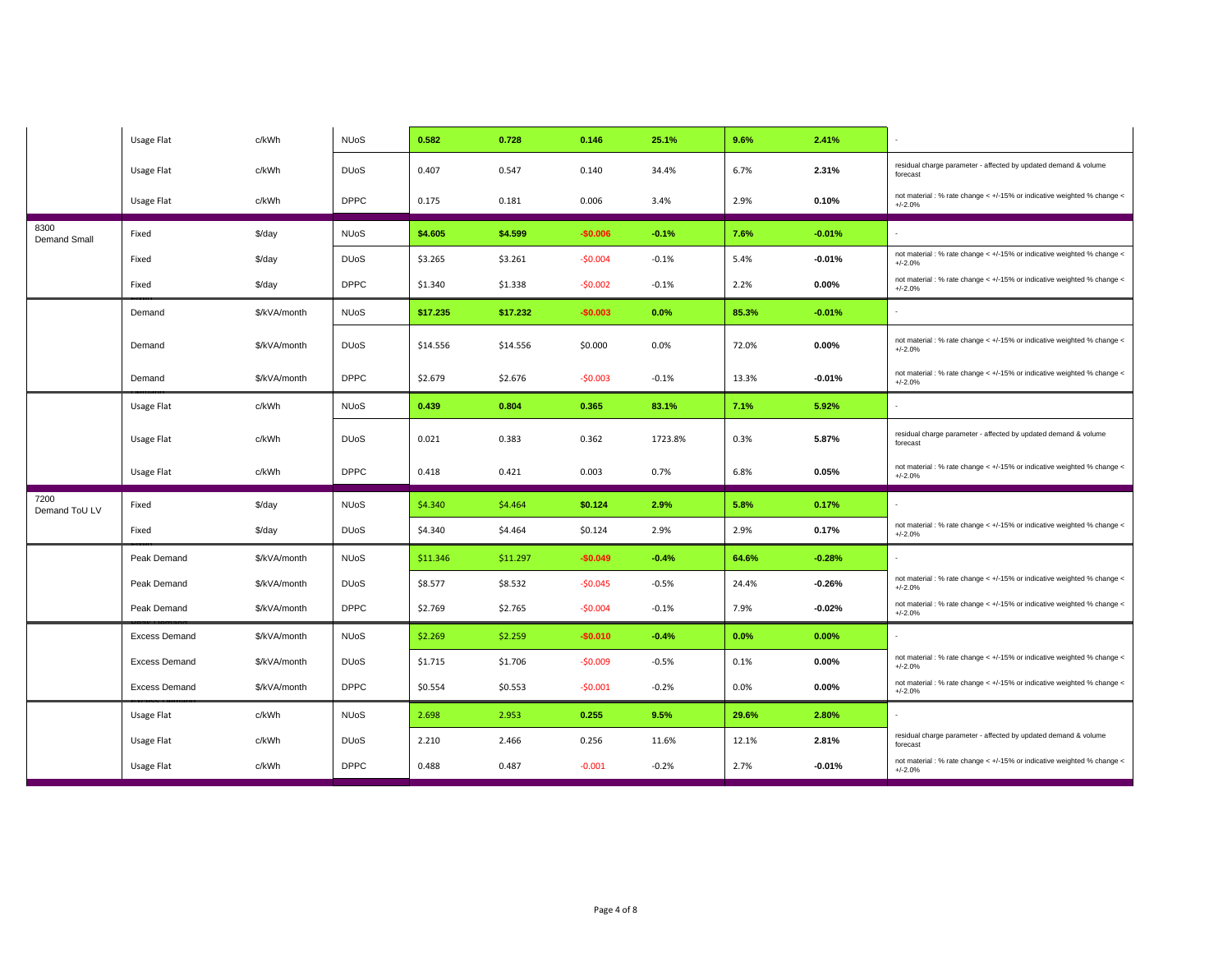| 8500<br><b>Business Flat</b>   | Fixed          | \$/day      | <b>NUoS</b>            | \$0.664 | \$0.662 | $-$0.002$ | $-0.3%$  | 15.4% | $-0.05%$ |                                                                                      |
|--------------------------------|----------------|-------------|------------------------|---------|---------|-----------|----------|-------|----------|--------------------------------------------------------------------------------------|
|                                | Fixed          | \$/day      | <b>DU<sub>o</sub>S</b> | \$0.475 | \$0.474 | $-50.001$ | $-0.2%$  | 11.0% | $-0.02%$ | not material : % rate change < +/-15% or indicative weighted % change <<br>$+/-2.0%$ |
|                                | Fixed          | \$/day      | <b>DPPC</b>            | \$0.189 | \$0.188 | $-50.001$ | $-0.5%$  | 4.4%  | $-0.02%$ | not material : % rate change < +/-15% or indicative weighted % change <<br>$+/-2.0%$ |
|                                | Usage Flat     | c/kWh       | <b>NUoS</b>            | 8.729   | 8.801   | 0.072     | 0.8%     | 84.6% | 0.70%    | $\sim$                                                                               |
|                                | Usage Flat     | c/kWh       | <b>DU<sub>o</sub>S</b> | 7.579   | 7.695   | 0.116     | 1.5%     | 73.5% | 1.12%    | not material : % rate change < +/-15% or indicative weighted % change <<br>$+/-2.0%$ |
|                                | Usage Flat     | c/kWh       | <b>DPPC</b>            | 1.150   | 1.106   | $-0.044$  | $-3.8%$  | 11.2% | $-0.43%$ | not material : % rate change < +/-15% or indicative weighted % change <<br>$+/-2.0%$ |
| 8500<br>Business ToU           | Fixed          | \$/day      | <b>NUoS</b>            | \$0.664 | \$0.662 | $-$0.002$ | $-0.3%$  | 8.0%  | $-0.02%$ |                                                                                      |
|                                | Fixed          | \$/day      | <b>DU<sub>o</sub>S</b> | \$0.475 | \$0.474 | $-50.001$ | $-0.2%$  | 5.7%  | $-0.01%$ | not material : % rate change < +/-15% or indicative weighted % change <<br>$+/-2.0%$ |
|                                | Fixed          | \$/day      | <b>DPPC</b>            | \$0.189 | \$0.188 | $-50.001$ | $-0.5%$  | 2.3%  | $-0.01%$ | not material : % rate change < +/-15% or indicative weighted % change <<br>$+/-2.0%$ |
|                                | Usage Off-Peak | c/kWh       | <b>NUoS</b>            | 6.619   | 6.597   | $-0.022$  | $-0.3%$  | 34.4% | $-0.11%$ | $\sim$                                                                               |
|                                | Usage Off-Peak | c/kWh       | <b>DU<sub>o</sub>S</b> | 5.838   | 5.876   | 0.038     | 0.7%     | 30.4% | 0.20%    | not material : % rate change < +/-15% or indicative weighted % change <<br>$+/-2.0%$ |
|                                | Usage Off-Peak | c/kWh       | <b>DPPC</b>            | 0.781   | 0.721   | $-0.060$  | $-7.7%$  | 4.1%  | $-0.31%$ | not material : % rate change < +/-15% or indicative weighted % change <<br>$+/-2.0%$ |
|                                | Usage Peak     | c/kWh       | <b>NUoS</b>            | 10.767  | 10.745  | $-0.022$  | $-0.2%$  | 57.6% | $-0.12%$ |                                                                                      |
|                                | Usage Peak     | c/kWh       | <b>DU<sub>o</sub>S</b> | 9.261   | 9.299   | 0.038     | 0.4%     | 49.5% | 0.20%    | not material : % rate change < +/-15% or indicative weighted % change <<br>$+/-2.0%$ |
|                                | Usage Peak     | c/kWh       | <b>DPPC</b>            | 1.506   | 1.446   | $-0.060$  | $-4.0%$  | 8.1%  | $-0.32%$ | not material : % rate change < +/-15% or indicative weighted % change <<br>$+/-2.0%$ |
| 7100<br><b>Business Demand</b> | Fixed          | \$/day      | <b>NUoS</b>            | \$0.448 | \$0.446 | $-$0.002$ | $-0.4%$  | 3.5%  | $-0.02%$ | $\sim$                                                                               |
|                                | Fixed          | \$/day      | <b>DU<sub>o</sub>S</b> | \$0.448 | \$0.446 | $-50.002$ | $-0.4%$  | 3.5%  | 0.00%    | not material : % rate change < +/-15% or indicative weighted % change <<br>$+/-2.0%$ |
|                                | Demand         | \$/kW/month | <b>NUoS</b>            | \$8,878 | \$8.840 | $-$0.038$ | $-0.4%$  | 36.4% | $-0.16%$ | $\mathbf{r}$                                                                         |
|                                | Demand         | \$/kW/month | <b>DU<sub>o</sub>S</b> | \$6.677 | \$6.642 | $-50.035$ | $-0.5%$  | 27.4% | $-0.14%$ | not material : % rate change < +/-15% or indicative weighted % change <<br>$+/-2.0%$ |
|                                | Demand         | \$/kW/month | <b>DPPC</b>            | \$2.201 | \$2.198 | $-50.003$ | $-0.1%$  | 9.0%  | $-0.01%$ | not material : % rate change < +/-15% or indicative weighted % change <<br>$+/-2.0%$ |
|                                | Usage Flat     | c/kWh       | <b>NUoS</b>            | 3.754   | 3.753   | $-0.001$  | 0.0%     | 60.0% | $-0.02%$ | $\omega$                                                                             |
|                                | Usage Flat     | c/kWh       | <b>DU<sub>o</sub>S</b> | 3.554   | 3.615   | 0.061     | 1.7%     | 56.8% | 0.98%    | not material : % rate change < +/-15% or indicative weighted % change <<br>$+/-2.0%$ |
|                                | Usage Flat     | c/kWh       | <b>DPPC</b>            | 0.200   | 0.138   | $-0.062$  | $-31.0%$ | 3.2%  | $-0.99%$ | residual charge parameter - affected by updated demand & volume<br>forecast          |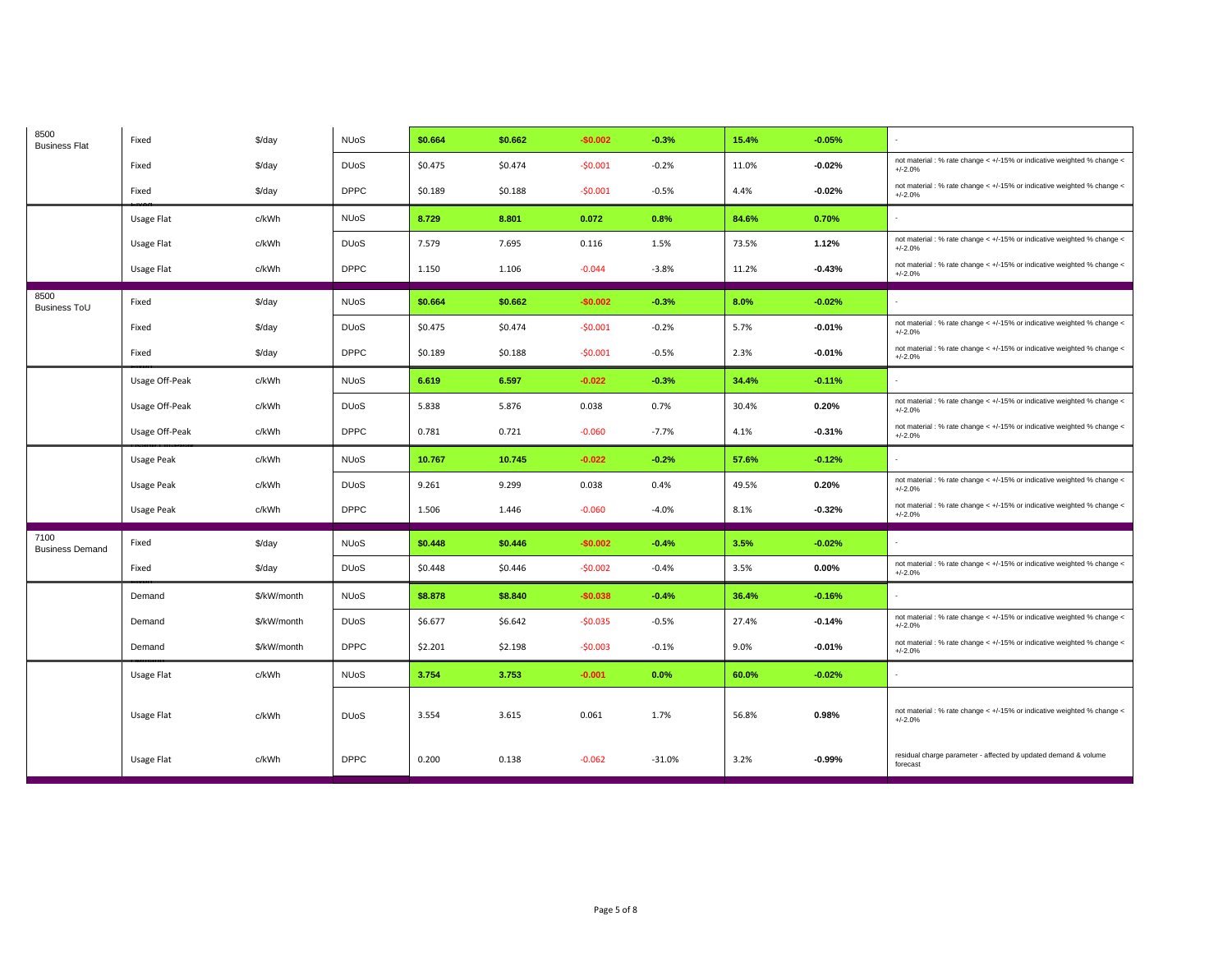| 8400<br><b>Residential Flat</b> | Fixed             | \$/day             | <b>NUoS</b>            | \$0.489 | \$0.488 | $-$0.001$ | $-0.2%$ | 31.9% | $-0.07%$ |                                                                                      |
|---------------------------------|-------------------|--------------------|------------------------|---------|---------|-----------|---------|-------|----------|--------------------------------------------------------------------------------------|
|                                 | Fixed             | \$/day             | <b>DU<sub>o</sub>S</b> | \$0.422 | \$0.421 | $-50.001$ | $-0.2%$ | 27.6% | $-0.07%$ | not material : % rate change < +/-15% or indicative weighted % change <<br>$+/-2.0%$ |
|                                 | Fixed             | \$/day             | <b>DPPC</b>            | \$0.067 | \$0.067 | \$0.000   | 0.0%    | 4.4%  | $0.00\%$ | not material : % rate change < +/-15% or indicative weighted % change <<br>$+/-2.0%$ |
|                                 | Usage Flat        | c/kWh              | <b>NUoS</b>            | 8.412   | 8.424   | 0.012     | 0.1%    | 68.1% | 0.10%    |                                                                                      |
|                                 | Usage Flat        | c/kWh              | <b>DU<sub>o</sub>S</b> | 6.970   | 6.999   | 0.029     | 0.4%    | 56.4% | 0.23%    | not material : % rate change < +/-15% or indicative weighted % change <<br>$+/-2.0%$ |
|                                 | Usage Flat        | c/kWh              | <b>DPPC</b>            | 1.442   | 1.425   | $-0.017$  | $-1.2%$ | 11.7% | $-0.14%$ | not material : % rate change < +/-15% or indicative weighted % change <<br>$+/-2.0%$ |
| 8900<br>Residential ToU         | Fixed             | \$/day             | <b>NUoS</b>            | \$0.489 | \$0.488 | $-$0.001$ | $-0.2%$ | 20.2% | $-0.04%$ | $\sim$                                                                               |
|                                 | Fixed             | $\frac{4}{3}$ /day | <b>DU<sub>o</sub>S</b> | \$0.422 | \$0.421 | $-50.001$ | $-0.2%$ | 17.4% | $-0.04%$ | not material : % rate change < +/-15% or indicative weighted % change <<br>$+/-2.0%$ |
|                                 | Fixed             | \$/day             | <b>DPPC</b>            | \$0.067 | \$0.067 | \$0.000   | 0.0%    | 2.8%  | $0.00\%$ | not material : % rate change < +/-15% or indicative weighted % change <<br>$+/-2.0%$ |
|                                 | Usage Off-Peak    | c/kWh              | <b>NUoS</b>            | 6.034   | 6.038   | 0.004     | 0.1%    | 19.3% | 0.01%    |                                                                                      |
|                                 | Usage Off-Peak    | c/kWh              | <b>DU<sub>o</sub>S</b> | 5.739   | 5.760   | 0.021     | 0.4%    | 18.4% | 0.07%    | not material : % rate change < +/-15% or indicative weighted % change <<br>$+/-2.0%$ |
|                                 | Usage Off-Peak    | c/kWh              | <b>DPPC</b>            | 0.295   | 0.278   | $-0.017$  | $-5.8%$ | 0.9%  | $-0.05%$ | not material : % rate change < +/-15% or indicative weighted % change <<br>$+/-2.0%$ |
|                                 | Usage Shoulder    | c/kWh              | <b>NUoS</b>            | 7.412   | 7.424   | 0.012     | 0.2%    | 35.6% | 0.06%    | $\sim$                                                                               |
|                                 | Usage Shoulder    | c/kWh              | <b>DU<sub>o</sub>S</b> | 5.970   | 6.000   | 0.030     | 0.5%    | 28.7% | 0.14%    | not material : % rate change < +/-15% or indicative weighted % change <<br>$+/-2.0%$ |
|                                 | Usage Shoulder    | c/kWh              | <b>DPPC</b>            | 1.442   | 1.424   | $-0.018$  | $-1.2%$ | 6.9%  | $-0.09%$ | not material : % rate change < +/-15% or indicative weighted % change <<br>$+/-2.0%$ |
|                                 | <b>Usage Peak</b> | c/kWh              | <b>NUoS</b>            | 16.790  | 16.753  | $-0.037$  | $-0.2%$ | 24.9% | $-0.05%$ | $\sim$                                                                               |
|                                 | Usage Peak        | c/kWh              | <b>DU<sub>o</sub>S</b> | 12.868  | 12.852  | $-0.016$  | $-0.1%$ | 19.1% | $-0.02%$ | not material : % rate change < +/-15% or indicative weighted % change <<br>$+/-2.0%$ |
|                                 | Usage Peak        | c/kWh              | <b>DPPC</b>            | 3.922   | 3.901   | $-0.021$  | $-0.5%$ | 5.8%  | $-0.03%$ | not material : % rate change < +/-15% or indicative weighted % change <<br>$+/-2.0%$ |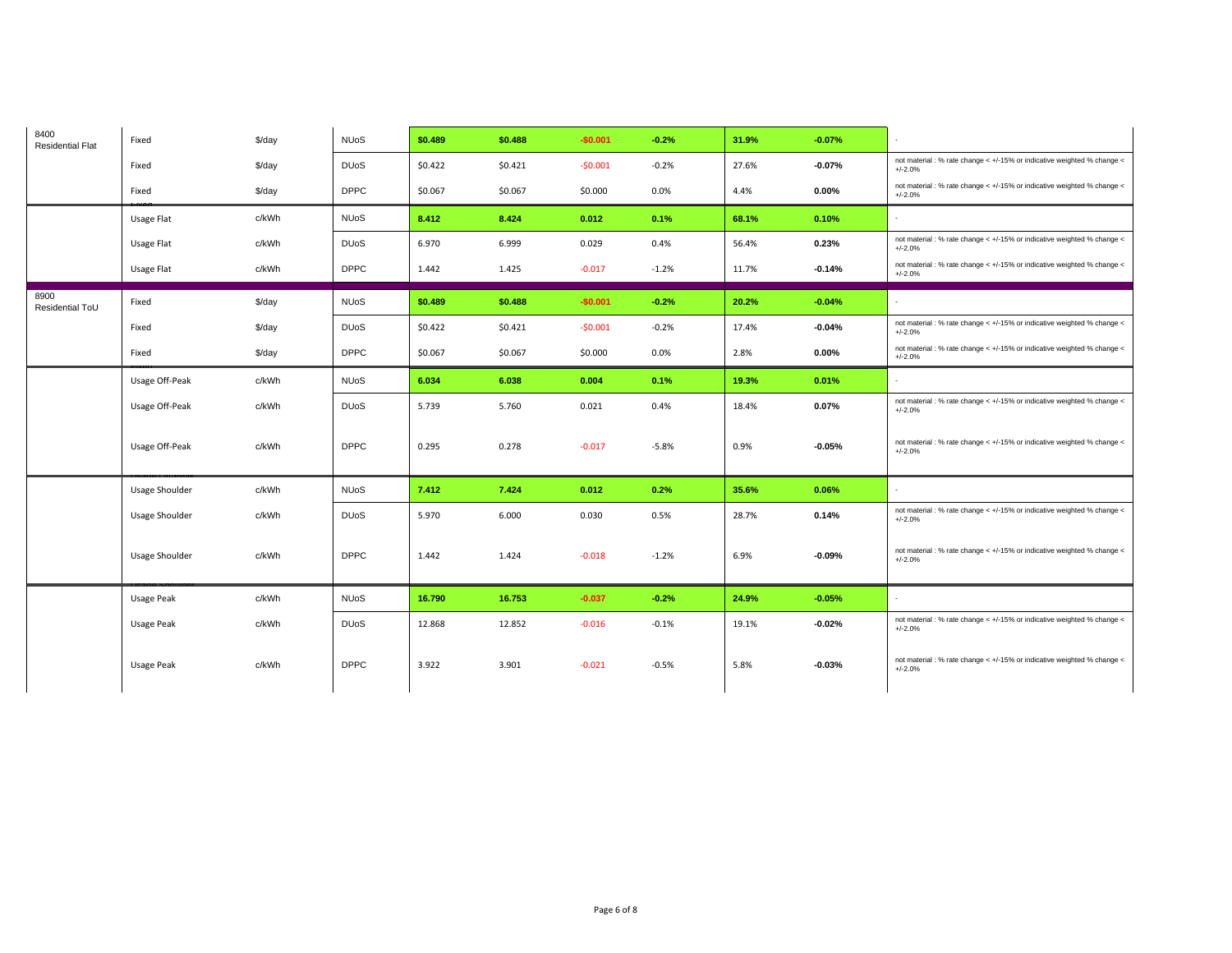| 7000<br><b>Residential Demand</b> | Fixed         | \$/day      | <b>NUoS</b>            | \$0.389  | \$0.388  | $-$0.001$ | $-0.3%$ | 1.5%   | 0.00%    |                                                                                      |
|-----------------------------------|---------------|-------------|------------------------|----------|----------|-----------|---------|--------|----------|--------------------------------------------------------------------------------------|
|                                   | Fixed         | \$/day      | <b>DU<sub>o</sub>S</b> | \$0.389  | \$0.388  | $-50.001$ | $-0.3%$ | 1.5%   | $0.00\%$ | not material : % rate change < +/-15% or indicative weighted % change <<br>$+/-2.0%$ |
|                                   | Demand        | \$/kW/month | <b>NUoS</b>            | \$7.426  | \$7.393  | $-$0.033$ | $-0.4%$ | 42.7%  | $-0.19%$ |                                                                                      |
|                                   | Demand        | \$/kW/month | <b>DU<sub>o</sub>S</b> | \$6.200  | \$6.168  | $-50.032$ | $-0.5%$ | 35.6%  | $-0.18%$ | not material : % rate change < +/-15% or indicative weighted % change <<br>$+/-2.0%$ |
|                                   | Demand        | \$/kW/month | <b>DPPC</b>            | \$1.226  | \$1.225  | $-50.001$ | $-0.1%$ | 7.0%   | $-0.01%$ | not material : % rate change < +/-15% or indicative weighted % change <<br>$+/-2.0%$ |
|                                   | Usage Flat    | c/kWh       | <b>NUoS</b>            | 2.856    | 2.872    | 0.016     | 0.6%    | 55.8%  | 0.31%    | $\sim$                                                                               |
|                                   | Usage Flat    | c/kWh       | <b>DU<sub>o</sub>S</b> | 1.984    | 2.019    | 0.035     | 1.8%    | 38.8%  | 0.68%    | not material : % rate change < +/-15% or indicative weighted % change <<br>$+/-2.0%$ |
|                                   | Usage Flat    | c/kWh       | <b>DPPC</b>            | 0.872    | 0.853    | $-0.019$  | $-2.2%$ | 17.0%  | $-0.37%$ | not material : % rate change < +/-15% or indicative weighted % change <<br>$+/-2.0%$ |
| 6400<br>Lifestyle Package         | Access Band 1 | \$/day      | <b>NUoS</b>            | \$23.484 | \$23.573 | \$0.089   | 0.4%    | 100.0% | 0.38%    |                                                                                      |
|                                   | Access Band 1 | \$/day      | <b>DU<sub>o</sub>S</b> | \$21.444 | \$21.533 | \$0.089   | 0.4%    | 91.3%  | 0.38%    | not material : % rate change < +/-15% or indicative weighted % change <<br>$+/-2.0%$ |
|                                   | Access Band 1 | \$/day      | <b>DPPC</b>            | \$2.040  | \$2.040  | \$0.000   | 0.0%    | 8.7%   | $0.00\%$ | not material : % rate change < +/-15% or indicative weighted % change <<br>$+/-2.0%$ |
| 6400<br>Lifestyle Package         | Access Band 2 | \$/day      | <b>NUoS</b>            | \$30.434 | \$30.513 | \$0.079   | 0.3%    | 100.0% | 0.26%    | $\sim$                                                                               |
|                                   | Access Band 2 | \$/day      | <b>DU<sub>o</sub>S</b> | \$28.394 | \$28.473 | \$0.079   | 0.3%    | 93.3%  | 0.26%    | not material : % rate change < +/-15% or indicative weighted % change <<br>$+/-2.0%$ |
|                                   | Access Band 2 | \$/day      | <b>DPPC</b>            | \$2.040  | \$2.040  | \$0.000   | 0.0%    | 6.7%   | 0.00%    | not material : % rate change < +/-15% or indicative weighted % change <<br>$+/-2.0%$ |
|                                   | Access Band 3 | \$/day      | <b>NUoS</b>            | \$37.384 | \$37.453 | \$0.069   | 0.2%    | 100.0% | 0.18%    | $\sim$                                                                               |
|                                   | Access Band 3 | \$/day      | <b>DU<sub>o</sub>S</b> | \$35.344 | \$35.413 | \$0.069   | 0.2%    | 94.5%  | 0.18%    | not material : % rate change < +/-15% or indicative weighted % change <<br>$+/-2.0%$ |
|                                   | Access Band 3 | \$/day      | <b>DPPC</b>            | \$2.040  | \$2.040  | \$0.000   | 0.0%    | 5.5%   | $0.00\%$ | not material : % rate change < +/-15% or indicative weighted % change <<br>$+/-2.0%$ |
|                                   | Access Band 4 | \$/day      | <b>NUoS</b>            | \$44.334 | \$44.393 | \$0.059   | 0.1%    | 100.0% | 0.13%    |                                                                                      |
|                                   | Access Band 4 | \$/day      | <b>DU<sub>o</sub>S</b> | \$42.294 | \$42.353 | \$0.059   | 0.1%    | 95.4%  | 0.13%    | not material : % rate change < +/-15% or indicative weighted % change <<br>$+/-2.0%$ |
|                                   | Access Band 4 | \$/day      | <b>DPPC</b>            | \$2.040  | \$2.040  | \$0.000   | 0.0%    | 4.6%   | $0.00\%$ | not material : % rate change < +/-15% or indicative weighted % change <<br>$+/-2.0%$ |
|                                   | Access Band 5 | \$/day      | <b>NUoS</b>            | \$51.284 | \$51.333 | \$0.049   | 0.1%    | 100.0% | 0.10%    |                                                                                      |
|                                   | Access Band 5 | \$/day      | <b>DU<sub>o</sub>S</b> | \$49.244 | \$49.293 | \$0.049   | 0.1%    | 96.0%  | 0.10%    | not material : % rate change < +/-15% or indicative weighted % change <<br>$+/-2.0%$ |
|                                   | Access Band 5 | $$$ /day    | <b>DPPC</b>            | \$2.040  | \$2.040  | \$0.000   | 0.0%    | 4.0%   | 0.00%    | not material : % rate change < +/-15% or indicative weighted % change <<br>$+/-2.0%$ |